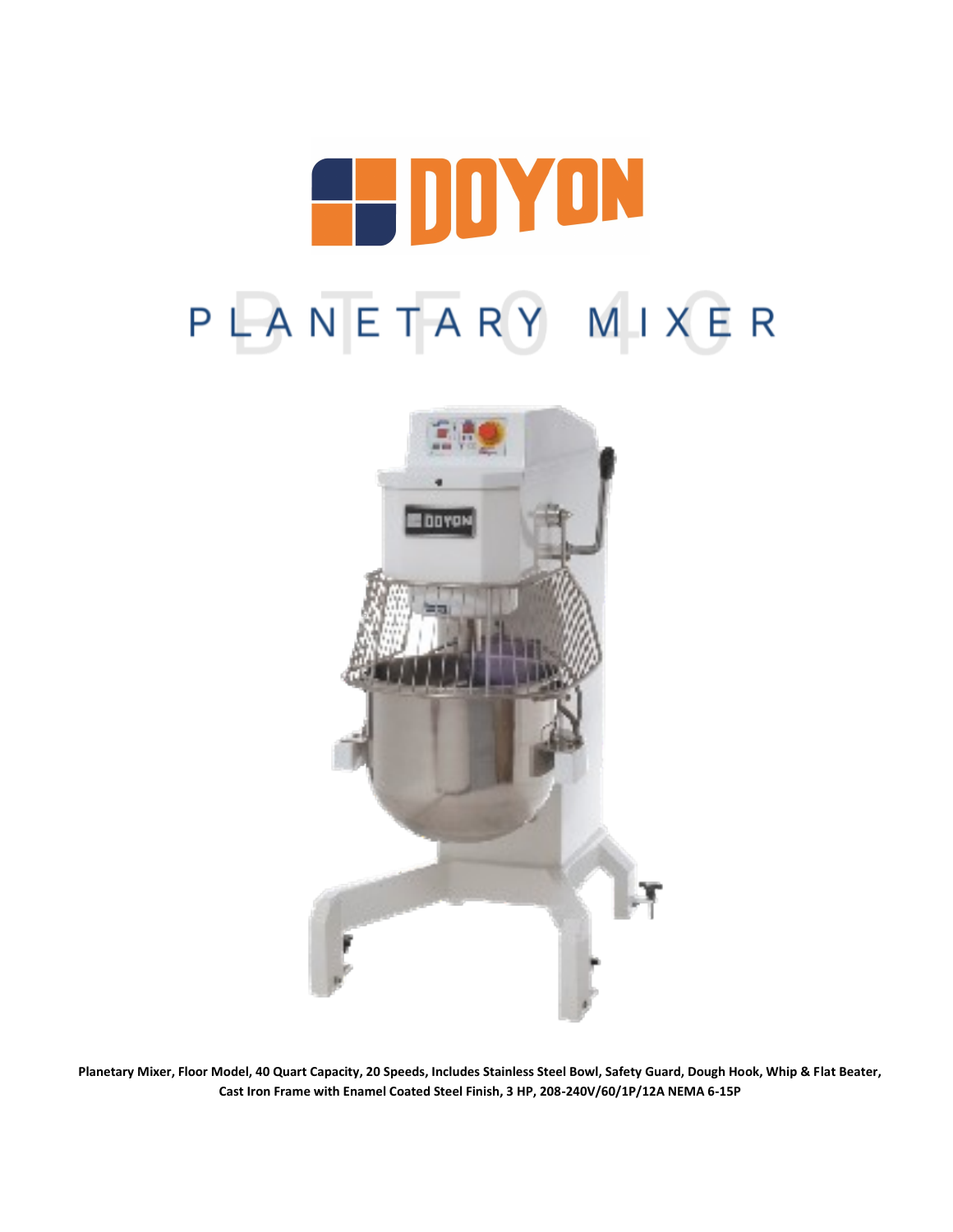





**FEATURES**

□ Includes 42 Quart Stainless Steel Bowl, Dough Hook, Wire Whip, Flat Beater, and Ingredient Chute

**MODEL NUMBER: B T F 0 4 0**

- Unique Easy to Use Digital Control
	- 20 Speeds (no need to stop mixer to change speed)

**PROJECT ITEM NO. NOTES** 

- 99 Minute Mixing Timer
- 7 Programmable Speed & Time Settings
- Emergency Stop
- □ Wire Guard for Bowl Featuring Automatic Motor Cut-Off Switch
- □ Thermal Overload Protection for Motor
- □ Manual Bowl Lift with Integrated Bowl Locks
- Non-Slipping Belt

#### **CONSTRUCTION**

- □ Heavy Duty Frame with Lead-Free Enamel Coating
- □ S/S Legs to Prevent Rusting
- □ Carbon Steel Frame
- □ Four Stationary Casters
- Quick Locking Anti-Vibration Device to Secure Mixer

#### **OPTIONS & ACCESSORIES**

- □ Stainless Steel Construction [Suffix I]
- #12 Hub Attachment
- Dolly [BTF040D]
- Vegetable & Pepperoni Slicer Attachment [SM100CL]
- Meat Grinder Attachment [SM100HV]

#### **CLEARANCES**

- $\Box$  6" (152mm) On All Sides
- □ Top & Bottom Must Remain Unobstructed
- □ Note Additional Clearance Requirements if Utilizing #12 Hub Attachment

#### **WARRANTY**

□ One Year Labor & Two Year Parts

| Model         | Weight | <b>Overall Dimensions</b> |               |         | <b>Motor</b> |     | Dough Capacity |
|---------------|--------|---------------------------|---------------|---------|--------------|-----|----------------|
|               |        | W                         | D             | н       | HP           | Hub | (55% AR)       |
| <b>BTF040</b> | 685    | 23 3/4"                   | 36''<br>(914) | 52 3/4" |              | YES | 40 lbs         |
|               | (311)  | (603)                     |               | (1340)  |              |     | (18 kg)        |

|               | <b>Electrical System</b> |             |       |             |  |  |  |
|---------------|--------------------------|-------------|-------|-------------|--|--|--|
| Model         | <b>Volts</b>             | <b>Amps</b> | Phase | <b>NEMA</b> |  |  |  |
| <b>BTF040</b> | 208<br>240               | 12          |       | 6-15P       |  |  |  |

#### **NEMA 6-15P**



**SPECIFICATIONS SUBJECT TO CHANGE WITHOUT NOTICE FOLLOW US KCL & REVIT DRAWINGS UPON REQUEST REVISION B| 5/13/2021**

**Doyon** 5600 13th Street, Menominee, MI 49858 **906.863.4401 | 800.338.9886 | [www.doyon.qc.ca](http://www.doyon.qc.ca/)**

 $\bullet$   $\bullet$ 

 $\begin{pmatrix} 1 \\ 1 \\ 1 \end{pmatrix}$